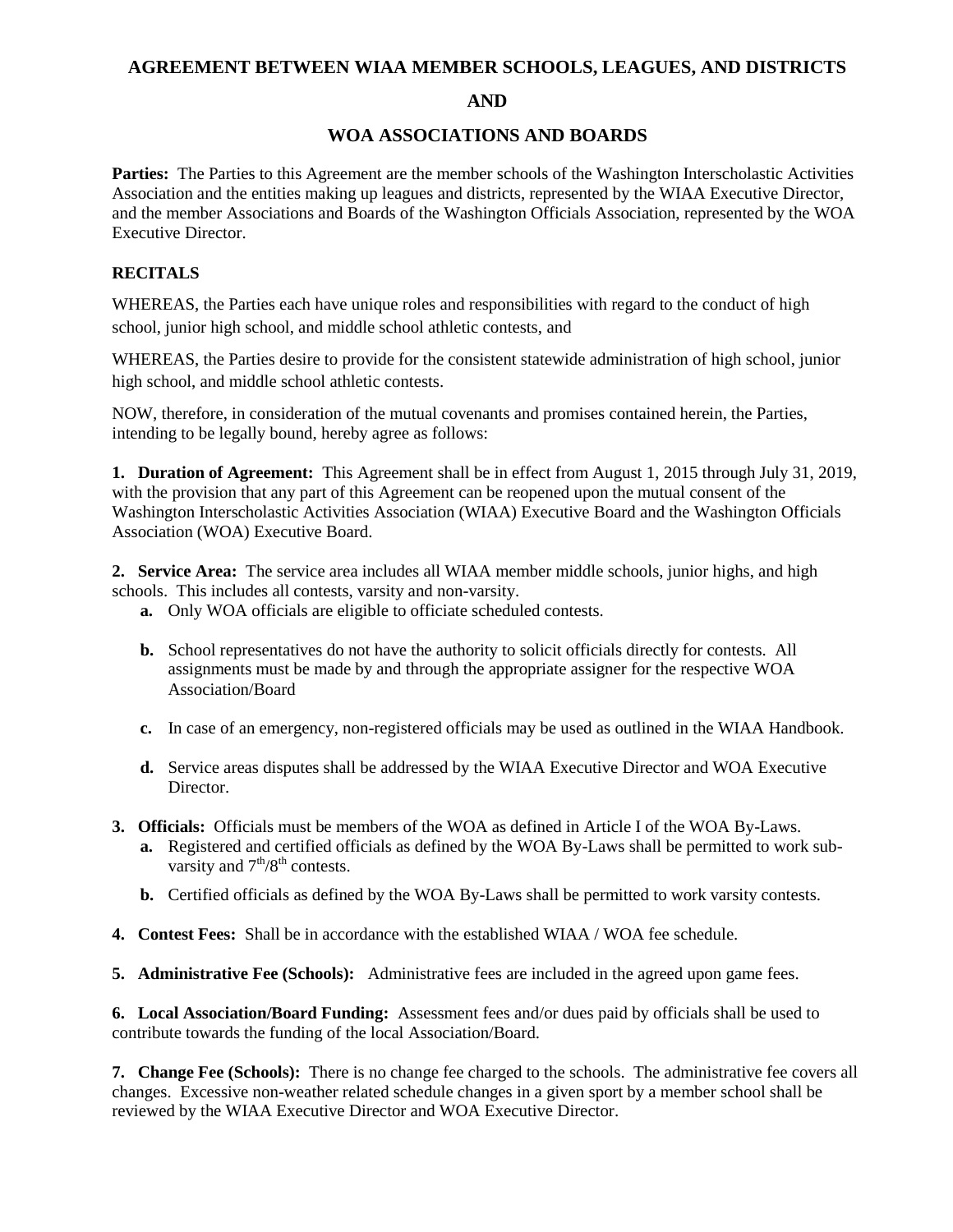**8. Late Fee (Schools):** A late fee of 20% of the total invoice shall be charged for invoices not paid within 45 days. Payments not received within 90 days shall result in an interruption of officiating services provided by any WOA Associations/Boards. If discrepancies in the invoice arise, it is the responsibility of the school administrator to contact the Association/Board prior to the due date to reconcile the invoice. Disputes over late fee charges shall be resolved by the two parties. The invoice due date is established at the district level, with agreement from the local Association/Board and District Director.

**9. Cancellation Fee (Schools):** If, after the official(s) arrive at the contest site, the contest (started or not) is cancelled/postponed, the contest fees, mileage and administrative fees shall be paid in full.

**10. Late Cancellation Fee (Schools):** The full contest fees, mileage and administrative fees shall be paid when the assigned official(s) appear for an event that has been previously cancelled unless the school notifies the Assigner at an agreed upon time prior to the scheduled start of the contest. The time and method to communicate cancellations is to be set by the Association/Board and agreed to by the member schools they service. This time is not to exceed (five) 5 hours. Cancellations made without regard to the agreed upon time may result in a fee being charged to the school.

**11. No Show Penalty:** If a Confirmed Contest cannot be played due to the lack of officials, the schools and local association/board involved shall negotiate any monetary penalty, which shall not exceed the visiting team's transportation costs. If the parties are unable to do so, the parties may submit information pertaining to the no show to the WIAA Executive Director and WOA Executive Director in order to receive a ruling as to whether or not a penalty shall be imposed. The ruling may be appealed to a panel consisting of WIAA and WOA Executive Board members. No penalty or reimbursement shall be payable however, if the failure to appear is due to unforeseen circumstances, such as weather conditions affecting safe travel, or sudden onset of illness or injury. A Confirmed Contest is one that appears in ArbiterSports and has officials who have accepted the assignment. If the contest is not in ArbiterSports or officials have not accepted the assignment, the contest is not considered confirmed. The responsibility of verifying a confirmed contest is shared by the assigner, home athletic administrator, and visiting athletic administrator. If there are no officials available for a scheduled contest, it is the responsibility of the assigner to inform the home athletic administrator.

**12. Late Invoicing** Local Association/Board shall forfeit the Association/Board administrative fee for invoices not received within 45 days after the conclusion of the season (schools) or tournament (leagues/districts).

**13. Mileage and Other Fees:** There shall be two ways of determining travel fees.

- **a.** Per official travel rate (Appendix A)
	- **(1)** One travel fee shall be paid per official per site per day
- **b.** Per car travel rate (Appendix B)
	- **(1)** Two travel fees shall be paid if there is a request for more than four officials, or if the contests are not played at the same time or back to back. There will be no more than four officials per vehicle. Exception: One travel fee will be charged for five-man football crew.
- **c.** Schools shall pay the current cash price for bridge tolls and ferry fees. Stand by fees, prior to or after a contest, due to the ferry/contest schedule that exceed one hour shall be reimbursed at the rate of \$10 per hour per official.
- **d.** Schools shall pay lodging expense and \$20 meal per diem when an overnight stay is agreed to by the assigner and athletic administrator prior to the assignment being made.
- **e.** Schools shall pay \$10 meal per diem to officials traveling 100 or more miles one-way.

## **14. Postseason Assigning Process (Leagues / Districts):**

**a.** Postseason officials' assignments shall be based on the percentage of schools serviced by each Association/Board.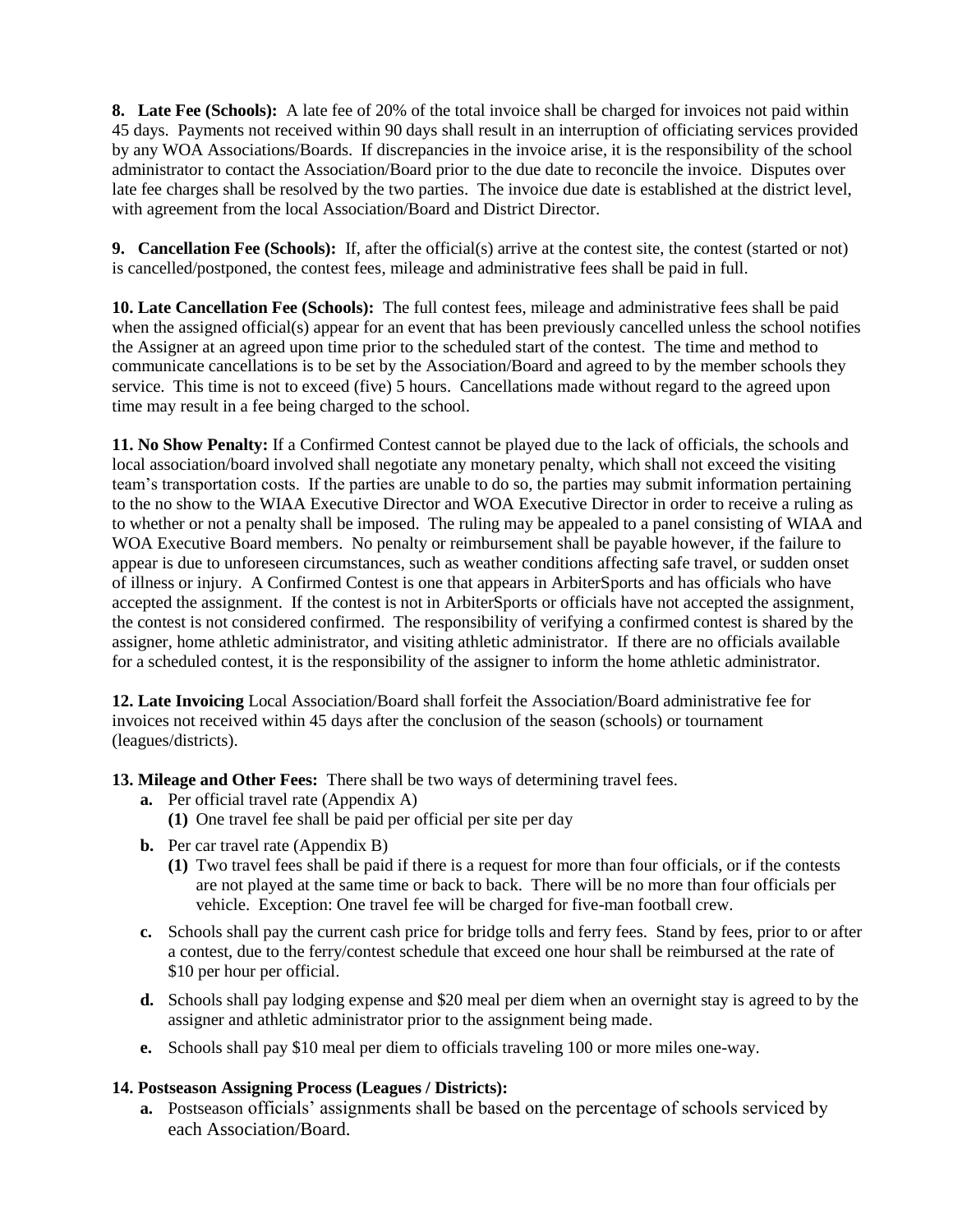- **b.** First round tournament contests or play-in crossover games scheduled at high school home sites shall be assigned by the home team's local Association/Board.
- **c.** Neutral site contests and state tournament games not assigned by the WIAA shall be allocated to the local Association/Board, per section 14a, by the Tournament or District Director and assigned by the local Association/Board.

**15. Postseason Administrative Fee (Leagues / Districts):** Administrative fees are included in the agreed upon game fees.

#### **16. Postseason Mileage and Additional Fees (Leagues / Districts):**

- **a.** Mileage calculations for postseason contests at a site that is serviced by the respective Association/Board shall be based on the travel appendices in section 13.
- **b.** Mileage calculations for postseason contests at a site that is not serviced by the respective Association/Board shall be based on the following travel matrix:
	- (1) Zone 1: 0-35 miles (round trip)  $= $17$  per official
	- **(2)** Zone 2: 36-95 miles (round trip) = \$50 per crew
	- **(3)** Zone 3: 96-150 miles (round trip) = \$75 per crew
	- (4) Zone 4:  $151 + \text{miles}$  (round trip) = \$100 per crew
- **c.** Leagues or districts shall pay the current cash price for bridge tolls and ferry fees. Stand by fees, prior to or after a contest, due to the ferry/contest schedule that exceed one hour shall be reimbursed at the rate of \$10 per hour per official.
- **d.** Leagues or districts shall pay lodging expense and \$20 meal per diem when an overnight stay is agreed to by the assigner and district director/tournament manager prior to the assignment being made.
- **e.** Leagues or districts shall pay \$10 meal per diem to officials traveling 100 or more miles one-way.

**17. Assigning Program:** Associations/Boards shall utilize ArbiterSports to communicate with schools and officials for the purpose of assigning contests.

**18. Feedback (Schools):** Athletic administrators/coaches shall have the ability to provide feedback on the officials from their contest by accessing the feedback tool on ArbiterSports. Feedback on officials is a method for potential improvement of officials, not to serve as a ranking tool.

**19. Observations (Local):** Local Associations/Boards shall establish a process to assist in the selection of varsity officials, as well as those officials who are selected to work postseason contests.

**20. Observations (State):** Leagues and districts shall honor the WOA Observers Pass for admittance to regular season and postseason contests. The WOA Observers Pass will be created and managed by the WOA. Any issues of misconduct or fraudulent use of the pass should be reported to the WOA Executive Director.

#### **21. Sport Specific:**

- **a.** Ninth grade fees are equivalent to the sub-varsity fee.
- **b. Baseball:**
	- **(1)** Additional innings may be played following the regular contest at the middle school/junior high level. The fee for the additional innings is 15% of the contest fee per inning.
	- **(2)** Add \$8.00 to the finalized fee when only one official is available at the high school level.
	- **(3)** Fees for contests that are continued by a different set of officials should be negotiated at the local level.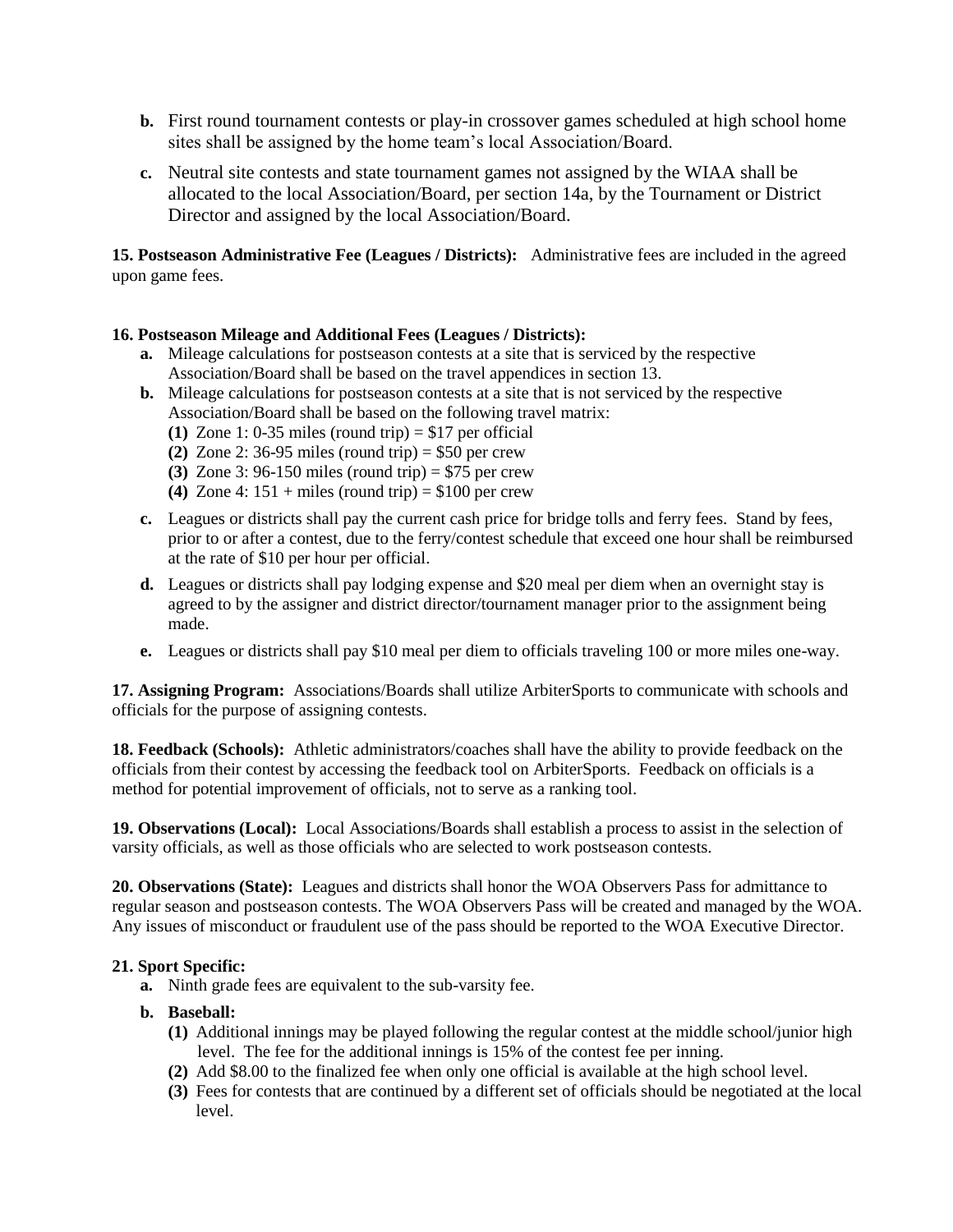## **c. Basketball:**

- **(1)** Contest fee applies to 6 or 8 minute quarters.
- (2) Varsity fee is per official; Sub-Varsity and  $7<sup>th</sup>/8<sup>th</sup>$  fee is per crew.
- (3) A fifth quarter may be played by  $7<sup>th</sup>$ ,  $8<sup>th</sup>$ , and  $9<sup>th</sup>$  graders. The fee for the fifth quarter is 25% of the contest fee.

## **d. Football:**

- **(1)** Add \$2.25 to the finalized fee for the referee.
- (2) A fifth quarter may be played by  $7<sup>th</sup>$ ,  $8<sup>th</sup>$ , and  $9<sup>th</sup>$  graders. The fee for the fifth quarter is 25% of the contest fee.

## **e. Gymnastics:**

- **(1)** High School Fee is for two events. Add an additional \$.50 per competitor for more than 20 competitors in a dual meet, 30 competitors in a tri-meet. For high school tri-meets, increase the finalized dual meet fee by 1/3. For quad meets, double the finalized dual meet fee.
- **(2)** Add \$8.00 to the finalized fee when only one judge is available at the high school level.
- (3)  $7<sup>th</sup>/8<sup>th</sup> -$  Fee is for two events with five competitors per event. When over five competitors per event, per school, add an additional \$.50 per competitor.

## **f. Soccer:**

- **(1)** Assistant referee/fourth official fee is 70% of the referee fee.
- **(2)** Add \$8.00 to the finalized fee when only one official is available at the high school level.

## **g. Softball:**

- **(1)** Additional innings may be played following the regular contest at the middle school/junior high level. The fee for the additional innings is 15% of the contest fee per inning.
- **(2)** Add \$8.00 to the finalized fee when only one official is available at the high school level.
- **(3)** Fees for contests that are continued by a different set of officials should be negotiated at the local level.

#### **h. Spirit:**

**(1)** Fee is for 1-10 performances judged; for 11-14 performances add \$10; for 15-18 performances add \$20; for more than 18 performances add \$30.

## **i. Volleyball:**

- **(1)** Add \$8.00 to the varsity fee or \$4.50 to the sub-varsity fee when using one official at the high school level.
- **(2)** Add \$20.00 to the varsity fee when playing 5/5.
- **(3)** Extra games may be played following the regular contest at the middle school/junior high level. The fee for the extra game is 35% of the contest fee.

## **j. Wrestling:**

- **(1)** Extra matches may be held following the regular contest at the middle school/junior high level. The fee for the extra match is equivalent to the tournament per match fee.
- **(2)** Exhibition matches shall be the same as the tournament per match fee at the appropriate level.
- **(3)** Weigh-in Fee: A tournament weigh-in fee of \$50 shall be charged per day (excluding regional tournaments and Mat Classic).
- **(4)** Tournament Fee / Billing Format: An hourly rate shall be used to bill for individually bracketed wrestling tournaments (excluding regional tournaments and Mat Classic). Double duals, triple duals, etc., and team format tournaments are billed at the per dual match rate.
- **(5)** Wrestling Tournament Hourly Rate: The baseline hourly rate for tournaments shall be based on a high school varsity 8 person bracket (182 matches), using a four mat five official configuration, taking six hours to complete (182 multiplied by the individual match rate divided by five divided by  $\sin x =$  hourly rate per official). The individual match rate is calculated by taking the high school varsity dual match fee and dividing by fourteen, rounding to the nearest \$.25. The hourly rate starts at the scheduled start time of the tournament and is straight running time until the last bout sheet is signed. The length of the tournament is rounded to the nearest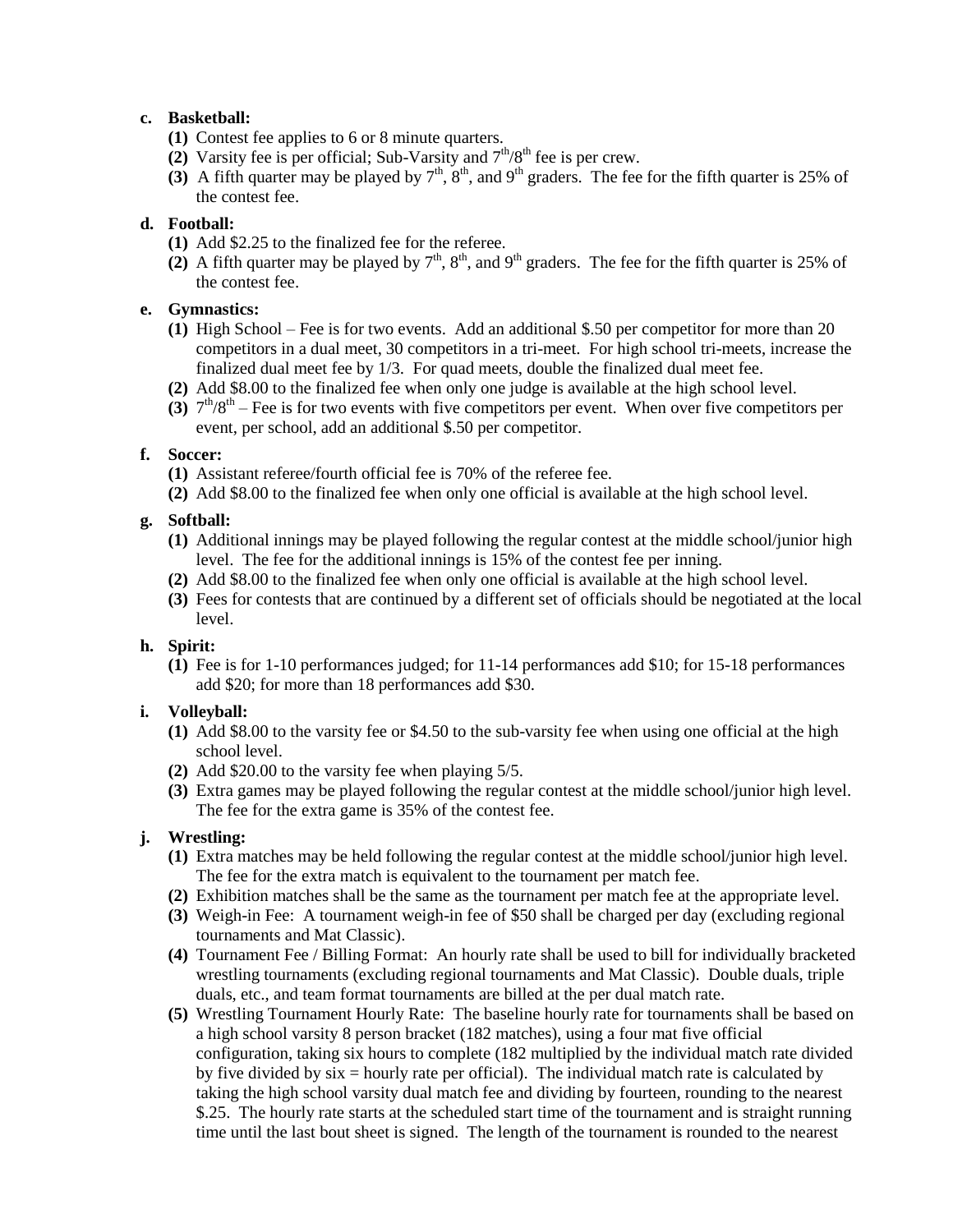quarter hour. Hourly rate for sub varsity tournaments is \$2 less than the varsity rate and the rate for a middle school tournament is \$4 less than the varsity rate.

**(6)** Wrestling Tournament Assigning Configuration: 2 mats = 3 officials; 3 mats = 4 officials; 4 mats = 5 officials. Any other assigning configuration must be agreed upon by the assigner and athletic administrator, tournament manager or district director prior to the assignment being made. Tournament managers should work with the local assigner if the mat configuration is going to change during the tournament in order to reduce the number of officials when possible.

## **22. Mutual Understanding:**

## **a. School:**

- **(1)** Provide Association/Board with the names, email addresses, and telephone numbers (including cell phone numbers) of the Athletic Administrator and Head Coach to the assigner for the specific sport.
- **(2)** Provide schedules in a timely fashion. Specific date to be established with each local Association/Board.
- **(3)** Provide schedule changes in writing that specifically delineates the change (not just another complete schedule) after confirming availability of officials with the assigner.
- **(4)** Contest management will greet the officials upon arrival at the site and be available throughout the contest. Contest management cannot be an individual who has coaching responsibilities for the contest.
- **(5)** Provide adequate dressing rooms and shower facilities. A school's Athletic Administrator and the Association/Board representative shall communicate regarding specific problems with facilities.

#### **b. Association/Board:**

- **(1)** Provide schools with the names, email addresses, and telephone numbers (including cell phone numbers) of at least two Association/Board contacts.
- **(2)** Assigning guidelines shall be established by the Association/Board.
- **(3)** Confirm coverage of the scheduled events with a notification to the athletic administrator at least two days prior to the contest (when possible). Providing access to ArbiterSports shall serve as notification of assignments.
- **(4)** Adhere to all conditions as set forth and outlined by the WOA as it pertains to background checks.

#### **23. General Provisions:**

- **a.** Disagreements between schools and Associations/Boards that cannot be resolved at the local level shall be directed to the WIAA District Director for mediation. If the issue cannot be resolved by the District Director, the matter will be directed to the WIAA Executive Director and WOA Executive Director for resolution.
- **b.** Unless otherwise provided, any disputes over the terms of this agreement or issues not outlined in the agreement shall be directed to the WIAA Executive Director and WOA Executive Director for resolution.
- **c.** District Directors and local Association/Board representatives may come to a mutual agreement to accommodate unique situations. These agreements may not supersede, but may be an addendum to the statewide agreement.
- **d.** If any provisions of this Agreement shall be held to be invalid or unenforceable, the remainder of this agreement shall not be affected, and each provision hereunder shall be valid and enforceable to the fullest extent permitted by law.
- **e.** Nothing in this Agreement shall interfere with the independent judgment and discretion of officials assigned to a contest.